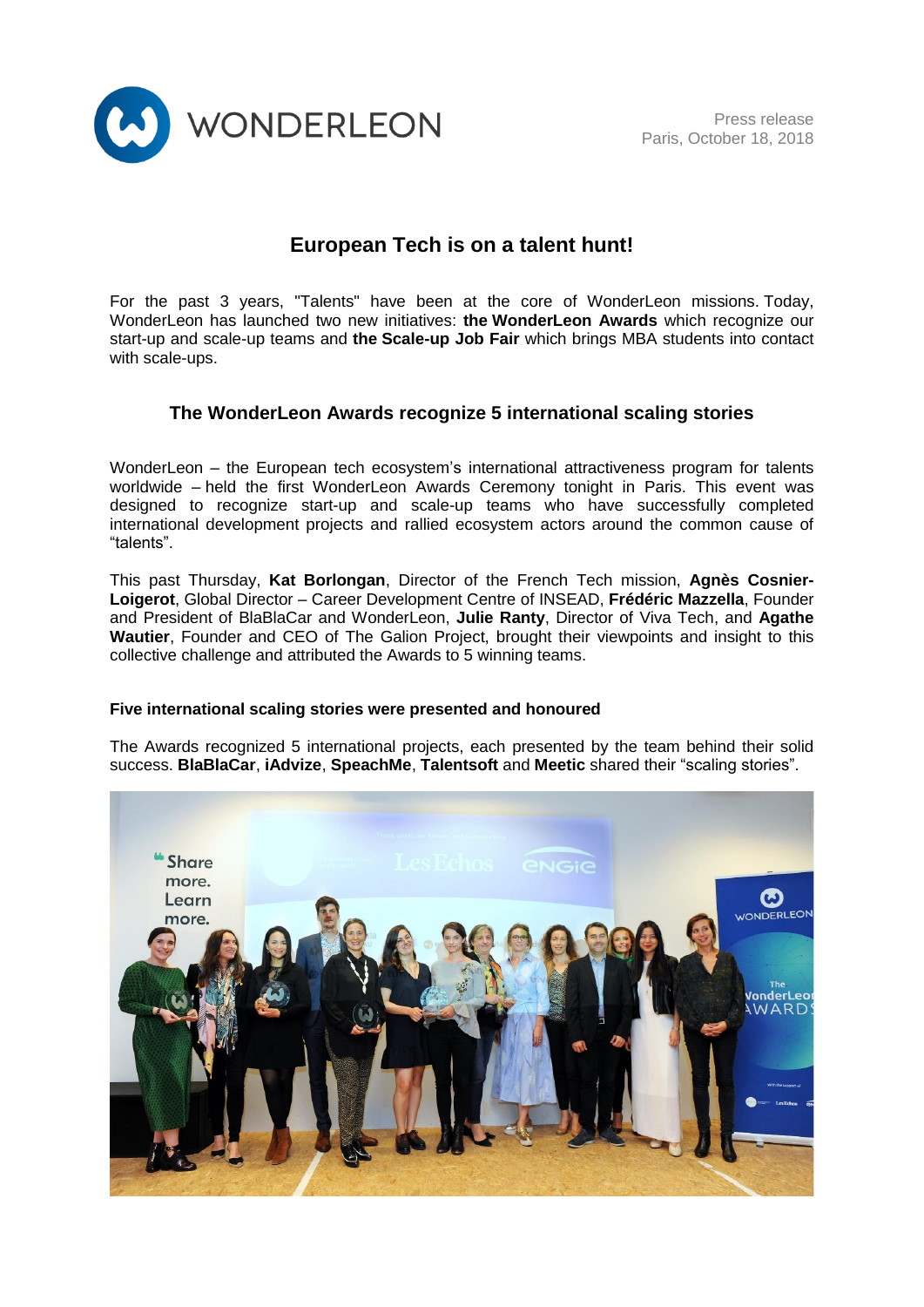- BlaBlaCar **"From community relation to community engagement: our story of BlaBlaHelp in Russia"**
- iAdvize **"Getting inspiration from local teams"**
- SpeachMe **"Onboarding a new team 9000kms away"**
- Talentsoft **"How to be efficient in your recruiting process? Be collaborative"**
- *Meetic - "Love is universal, dating is local"*

"*For 3 years now,* WonderLeon *has brought innovative European companies together to tackle the challenge of talents. Today, we have created the first brand event, to highlight the diversity, creativity and determination of our start-up and scale-up teams who are developing internationally. We want this event to facilitate encounters between people who play a driving role in the ecosystem. By focusing our energies on the collective challenge of 'talents' we can accelerate international development throughout our ecosystem,"* declares **Frédéric Mazzella**.

**Agathe Wautier**, Director of The Galion Project, claims: *"Entrepreneurs are all facing international challenges and often find solutions via exchanges with the right people. That's why sharing experiences helps the whole ecosystem to develop."*

**Julie Ranty**, Director of Viva Tech: *"The new economy has huge potential for everyone involved. We must mine our creativity to create synergies and solid bonds between companies of all sizes. This collective energy will carve out a place for us on the international tech scene."*

**Agnès Cosnier-Loigerot**, Global Director – Career Development Centre of INSEAD stresses: "*The fundamental values of INSEAD are based mainly on diversity as a source of learning and enrichment, as well as on close ties with the world of international business and company spirit. The missions of INSEAD and WonderLeon are highly compatible. We are proud to be partners with the very 1st WonderLeon Awards."*

#### **The WonderLeon Awards were organized in partnership with INSEAD, Les Echos and Engie.**

*\* \* \**

# **WonderLeon organized its first Scale-up Job Fair in partnership with INSEAD**

To provide a platform that fosters high level exchange and relationship building between scaleups and talents, WonderLeon organized, in partnership with the international business school **INSEAD**, the first **Scale-up Job Fair**. This afternoon event was held at BlaBlaCar headquarters in Paris as a prologue to the October 18<sup>th</sup> Awards.

19 scale-ups looking for experienced international talents met with INSEAD students who will